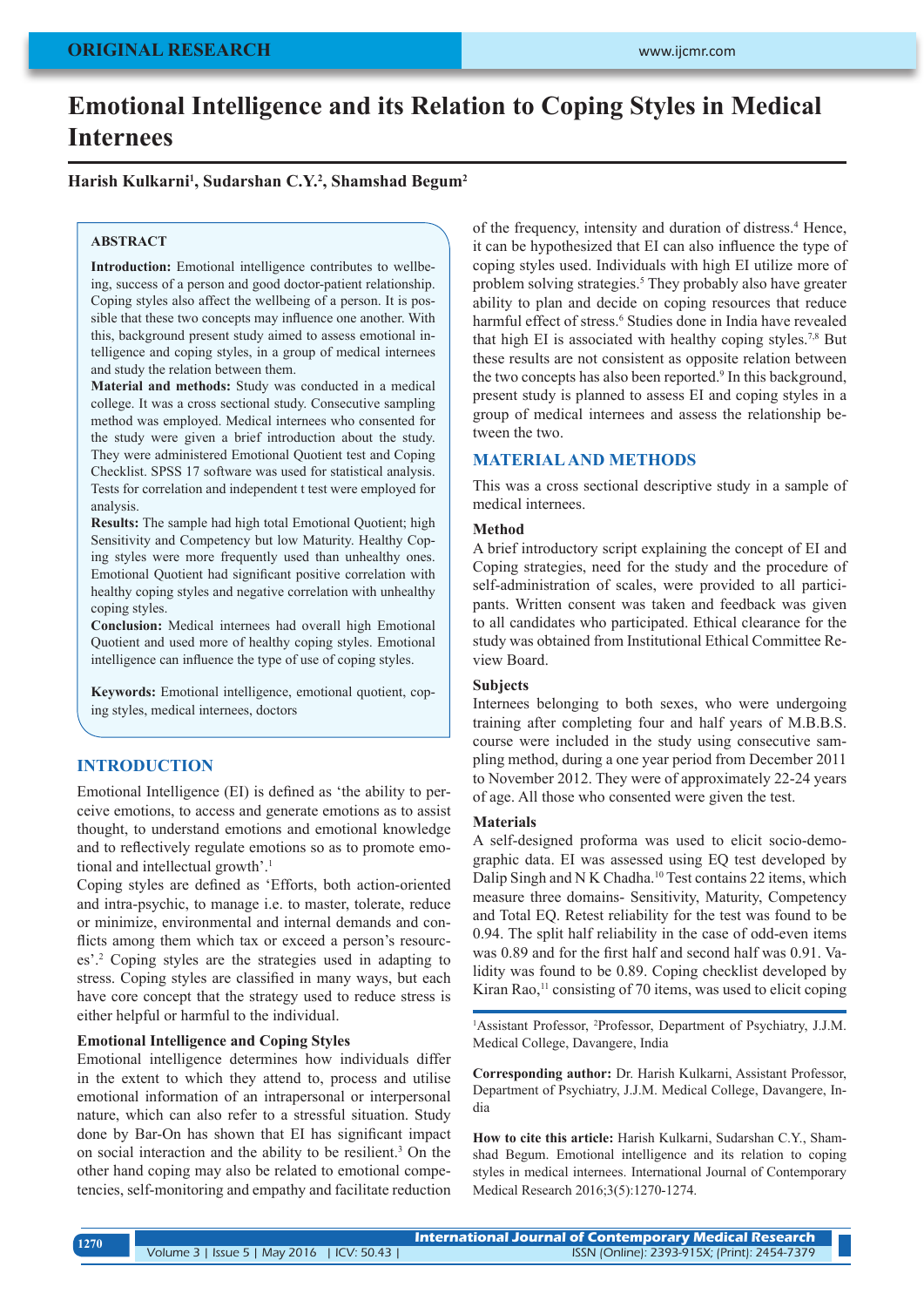styles used. Coping styles measured were Problem Solving, Distraction Positive, Distraction Negative, Acceptance/ Redefinition, Faith/ Religion, Blame/Denial and Social support. The test-retest reliability is 0.74 and the internal consistency (alpha) ranges from 0.75 to 0.85 indicating adequate reliability. The above Coping styles were grouped as healthy and unhealthy based on literature review.12 The coping styles like Problem Solving, Distraction Positive, Acceptance/Redefinition, Faith/ Religion and Social support were considered as healthy coping styles and Distraction Negative and Blame/ Denial were considered as unhealthy coping style.

# **STATISTICAL ANALYSIS**

Analysis was done using SPSS 17 version of software. Scoring of Coping styles were converted from continuous to categorical variable as high and low by dividing maximum score by half, for statistical analysis. Variables like gender and substance use, which were heterogeneous across group were also included in the comparative analysis and assessed using independent t test. Pearson's correlation and independent t test were used to assess the relationship between EI and Coping styles.

# **RESULTS**

The sample consisted of 167 participants. The mean age was

| Mean scores of the sample $(N=167)$                       |                |  |  |  |
|-----------------------------------------------------------|----------------|--|--|--|
| <b>Emotional Quotient (EQ)</b>                            | Mean (SD)      |  |  |  |
| <b>Total EO</b>                                           | 343.35 (28.55) |  |  |  |
| Sensitivity                                               | 86.47 (7.69)   |  |  |  |
| Maturity                                                  | 102.9 (13.15)  |  |  |  |
| Competency                                                | 153.7 (19.15)  |  |  |  |
| <b>Coping Styles</b>                                      |                |  |  |  |
| Problem solving                                           | 7.20(1.55)     |  |  |  |
| Distraction positive                                      | 7.52(2.78)     |  |  |  |
| Distraction negative                                      | 1.77(1.64)     |  |  |  |
| Acceptance/Redefinition                                   | 7.77(1.77)     |  |  |  |
| Faith/Religion                                            | 2.5(1.88)      |  |  |  |
| Blame/Denial                                              | 3.92(2.17)     |  |  |  |
| Social support                                            | 4.01(1.14)     |  |  |  |
| Table-1: Shows mean scores of the EQ and Coping styles in |                |  |  |  |
| the sample.                                               |                |  |  |  |

23 years, with standard deviation of 0.95. Sample had almost equal gender distribution, with 86 female (51%) and 81(49%) male participants. Majority of the sample were belonging to urban (87%) nuclear family (81%). Majority (80%) reported not to be using any psychoactive substance. The mean scores of the sample on EQ and Coping styles are presented in table-1. The sample had high total EQ and domain-wise they had high Sensitivity and Competency but low Maturity. Coping styles like Problem Solving, Distraction Positive, Acceptance / Redefinition and Social Support were used frequently while Denial/ Blame, Distraction Negative and Faith / Religion were seldom used. Gender differences were noted in some of these domains. Men reported to be using more Distraction Negative ( $t= 2.33, P = 0.02$ , 95% CI 0.09 to 1.08) and women more of Faith/ Religion style of coping ( $t= 2.35$ ,  $P = 0.02$ , 95% CI -1.24 to -0.11) which were statistically significant. Those who used one or more psychoactive substance had low total EQ (t=2.17, *P*  $= 0.03, 95\% \text{ CI } 1.07 \text{ to } 22.50$ . They also had lesser use of Acceptance/ Redefinition (t= 2.57, *P* = 0.01, 95% CI 0.20 to 1.52) and excessive use of Distraction Negative (t=3.87, *P* < 0.001, 95% CI -1.77 to -0.57) when compared to those who didn't use any psychoactive substance. All these findings were statistically significant.

Table – 2 shows the correlation between EQ and Coping Styles. Total EQ had significant positive relation with Problem Solving ( $r = 0.22$ ,  $P = 0.004$ ), Distraction Positive (r = 0.18, *P* = 0.02), Social Support (r =0.24, *P* = 0.002) and negative correlation with Distraction Negative (r = -0.27, *P*   $= 0.001$ ) and Blame/ Denial ( $r = -0.34$ ,  $P < 0.001$ ) styles of Coping. When each domain of EQ was separately tested with Coping styles, Sensitivity had significant negative relationship with Distraction Negative (r = -0.21, *P* =0.008) and Blame/ Denial  $(r = 0.16, P = 0.04)$  styles of Coping. Maturity domain of EQ had positive relation with Problem Solving (r =0.21, *P* = 0.006), Distraction Positive (r =0.19 *P* = 0.01), Acceptance/ Redefinition ( $r = 0.19$ ,  $P = 0.01$ ) and negative correlation with Distraction Negative ( $r = -0.16$ ,  $P = 0.04$ ) and Blame/ Denial ( $r = -0.29$ ,  $P = 0.001$ ) styles of Coping. Competency domain had positive relationship with Social support ( $r=0.22$ ,  $P=0.004$ ) and negative relation with Distraction Negative ( $r=0.2$ ,  $P=0.001$ ) and Blame/ Denial (r

| <b>Coping Styles</b>                                     | EQ              |                    |                 |            |  |
|----------------------------------------------------------|-----------------|--------------------|-----------------|------------|--|
|                                                          | <b>Total EO</b> | <b>Sensitivity</b> | <b>Maturity</b> | Competency |  |
| Problem solving                                          | 0.22            | 0.13               | 0.21            | 0.13       |  |
|                                                          | $p=0.004$       | $p=0.08$           | $p=0.006$       | $p=0.08$   |  |
| Distraction positive                                     | 0.18            | 0.08               | 0.19            | 0.12       |  |
|                                                          | $p=0.02$        | $p=0.33$           | $p=0.01$        | $p=0.11$   |  |
| Distraction negative                                     | $-0.27$         | $-0.21$            | $-0.16$         | $-0.20$    |  |
|                                                          | $p=0.001$       | $p=0.008$          | $p=0.04$        | $p=0.001$  |  |
| Acceptance/Redefinition                                  | 0.08            | $-0.08$            | 0.19            | 0.02       |  |
|                                                          | $p=0.31$        | $p=0.33$           | $p=0.01$        | $p=0.81$   |  |
| Faith/Religion                                           | 0.04            | 0.02               | 0.01            | 0.04       |  |
|                                                          | $p=0.65$        | $p=0.8$            | $p=0.94$        | $p=0.60$   |  |
| Blame/Denial                                             | $-0.34$         | $-0.16$            | $-0.29$         | $-0.25$    |  |
|                                                          | $p=0.0001$      | $p=0.04$           | $p=0.001$       | $p=0.001$  |  |
| Social support                                           | 0.24            | 0.14               | 0.13            | 0.22       |  |
|                                                          | $p=0.002$       | $p=0.08$           | $p=0.09$        | $p=0.004$  |  |
| <b>Table-2:</b> Correlation between EQ and Coping styles |                 |                    |                 |            |  |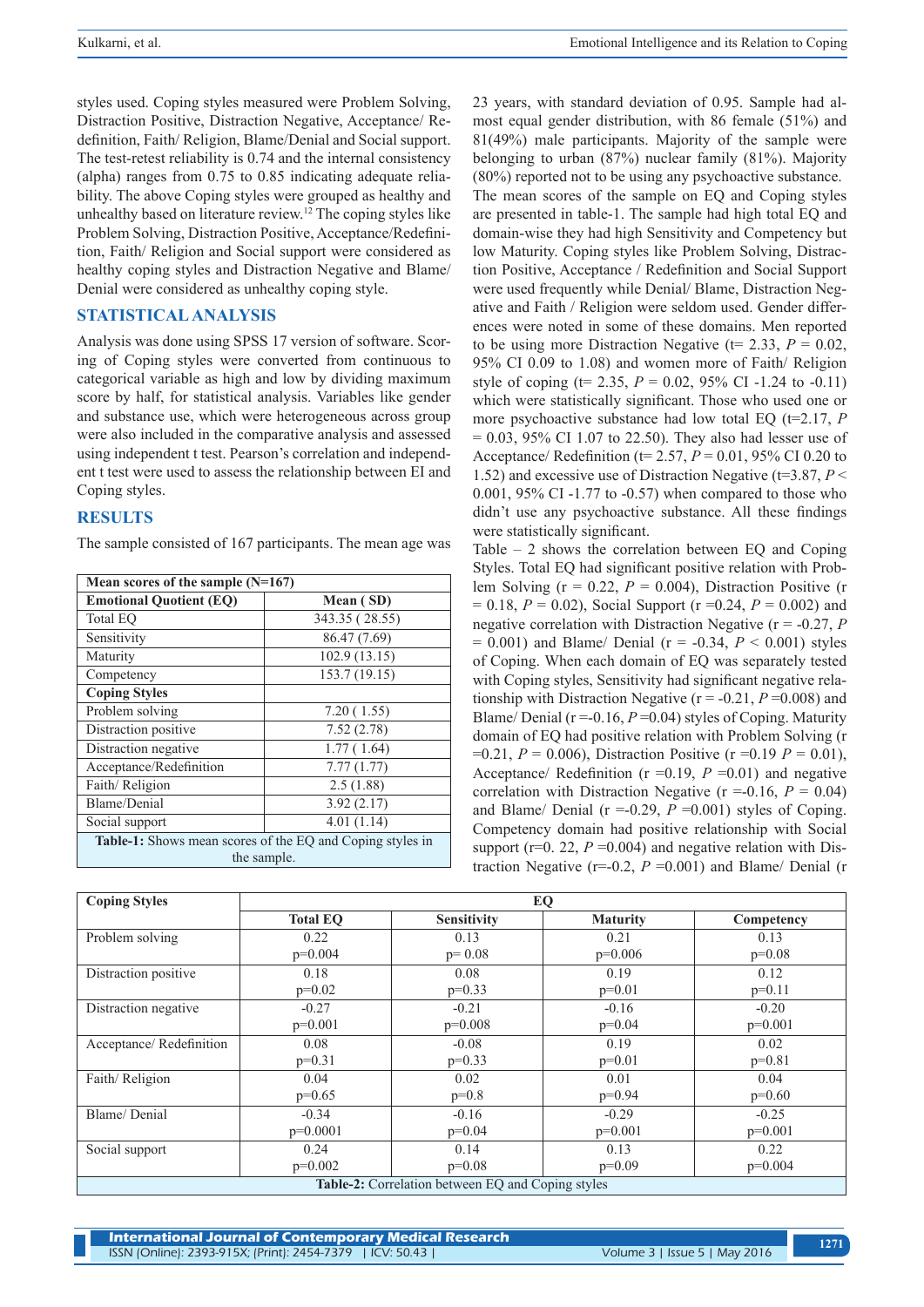## $= -0.25$ ,  $P = 0.001$ ) styles of Coping.

Those with high EQ had significantly greater use of Problem Solving (t = 2.73, *P* =0.007, 95% CI 0.29 to 1.79), Distraction Positive ( $t = 2.79$ ,  $P = 0.006$ , 95% CI 0.55 to 3.23) and Social support ( $t = 3.95$ ,  $P \le 0.001$ , 95% CI 0.54 to 1.61) styles of Coping than low EI group, when compared using independent t test. Though there was an indication of frequent use of Blame/ Denial and infrequent use of Faith / Religion types of Coping in those having low EQ, they didn't reach statistical significance.

# **DISCUSSION**

This study emphasizes the relevance of the concept of Emotional intelligence in daily life, as it empowers people to have superior self-control, ability to motivate themselves, manage and express emotions appropriately, be assertive yet sympathetic and caring. Thus EI is important for an individual, more so for doctors. Doctors are expected to be kind, caring, affectionate, have unbiased empathetic approach, adequate self-control and maintain cordial relation with one's colleagues.

Higher EI in doctors is associated with better patients' trust, satisfaction with treatment and better treatment outcome.<sup>13</sup> Despite its importance in doctors, EI is neither a selection criteria in pre medical entrance nor are medical students trained in it during their course, either in India or many other countries. Intelligence alone being the deciding factor to become a doctor may produce a knowledgeable but not necessarily an efficient doctor. The association between EI and doctor's competence carries significant implications for medical training, which would be to educate doctors in EI-related skills for better achievement of their required competencies.14

Coping skills are necessary to deal the overwhelming stress. Stress is universal in all living beings. The ever expanding knowledge in the field of medicine, tougher competition and lengthier course contribute to the stress experienced by medical students.15 The burden of dealing constantly with morbidity and mortality in others' lives, the need to meet the unrealistic demand of the care givers and impreciseness of medical knowledge make the work environment of a medical practitioner stressful. So when stress is inevitable, individual better cope up.

Medical internees were chosen as the sample of study because they were in the transition period between student life and professional life. This was advantageous as they were fresh with experiences of both stages of life. This phase poses tremendous challenges and resolution of which needs capabilities like EI and Coping skills. Our assessment showed that total EQ of the sample was high. Other studies have yielded inconsistent results, reporting physicians to have high emotional competence, average EQ and poor EQ.<sup>16-18</sup> As of now lesser emphasis is laid on teaching of soft skills during one's formative period or in medical colleges. Thus the high EQ in our sample may not be due to formal training in these skills. They might have acquired it through informal learning. Possibly this is the reason that doctors vary widely in EQ. But fortunately EQ is a dynamic ability and training can improve these skills.<sup>19</sup> In this study, when the domains of EQ were assessed individually, the sample had high Sensitivity and Competency. This means that they were Emotionally Sensitive in recognising emotions, understood emotions better and communicated/expressed emotions appropriately and also Emotionally Competent in handling emotional upsets, inter-personal relationships and had good self-esteem. This could be because the sample probably had better psychosocial environment. Exposure to EI related skills during their academic period could be another contributing factor as also observed by Satterfield et al.<sup>20</sup> The sample was not Emotionally Mature in empathising, delaying gratification and adaptation. Younger age and relative inexperience with vagaries of life might have contributed to this finding.<sup>20</sup> There was no gender difference noted in EQ in the present study but contradictory results were observed by researchers.<sup>14,17</sup>

Coping Styles most frequently used by the sample were Problem Solving, Distraction Positive, Acceptance / Redefinition and Social Support. This may be due to awareness about the better ways to deal with stress or skills imbibed from seniors, teachers and /or parents who were competent in dealing with stress, serving as role models.<sup>21</sup> Coping styles like Blame/ Denial, Distraction Negative and Faith/ Religion were used less frequently, as they might have been aware of negative consequences of maladaptive coping. Earlier studies done on medical undergraduates show that problem solving, planning, acceptance and positive reframing were frequently used and denial, self-blame and substance use were seldom used.<sup>15,21-23</sup> Infrequent use of Faith and Religion domain of coping in the present study sample was in contrast to our understanding of existing social practices. Sami et al.<sup>22</sup> also found similar results in Indian students but Kadayam et al.23 found that medical students in UAE used more of religious coping. In our study significant gender differences were noted in types of coping used; Religion/ Faith coping was more used by females while Distraction Negative was more used by males. This could reflect prevailing social norms in dealing with stress.

Correlation between EQ and Coping Styles in our study showed that, total EQ, Sensitivity, Maturity and Competency had negative correlation with Blame/ Denial and Distraction Negative coping styles. This would suggest that higher EQ would prevent one from using unhealthy styles of coping. Further, it was found that being more emotionally mature would make one to utilise problem solving, accepting and redefining problem and distracting oneself adaptively from stress. Being more emotionally competent would allow one to elicit social support system in a stressful situation. Positive correlation between EQ and Problem Solving has been reported in previous studies.4,7,24 Social support and distraction have also been positively correlated with EQ in earlier studies.<sup>9</sup> EQ was negatively correlated with maladaptive Coping Styles such as avoidance and rumination.7 Overall, high EQ is said to be associated with adaptive and effective coping strategies.<sup>6</sup>

It was observed that those who used psychoactive substances had low EQ. Conversely those who were less emotionally intelligent tended to use psychoactive substances. This suggests that they had poor emotional control and inability to deal with emotional upsets. They were also unable to use Ac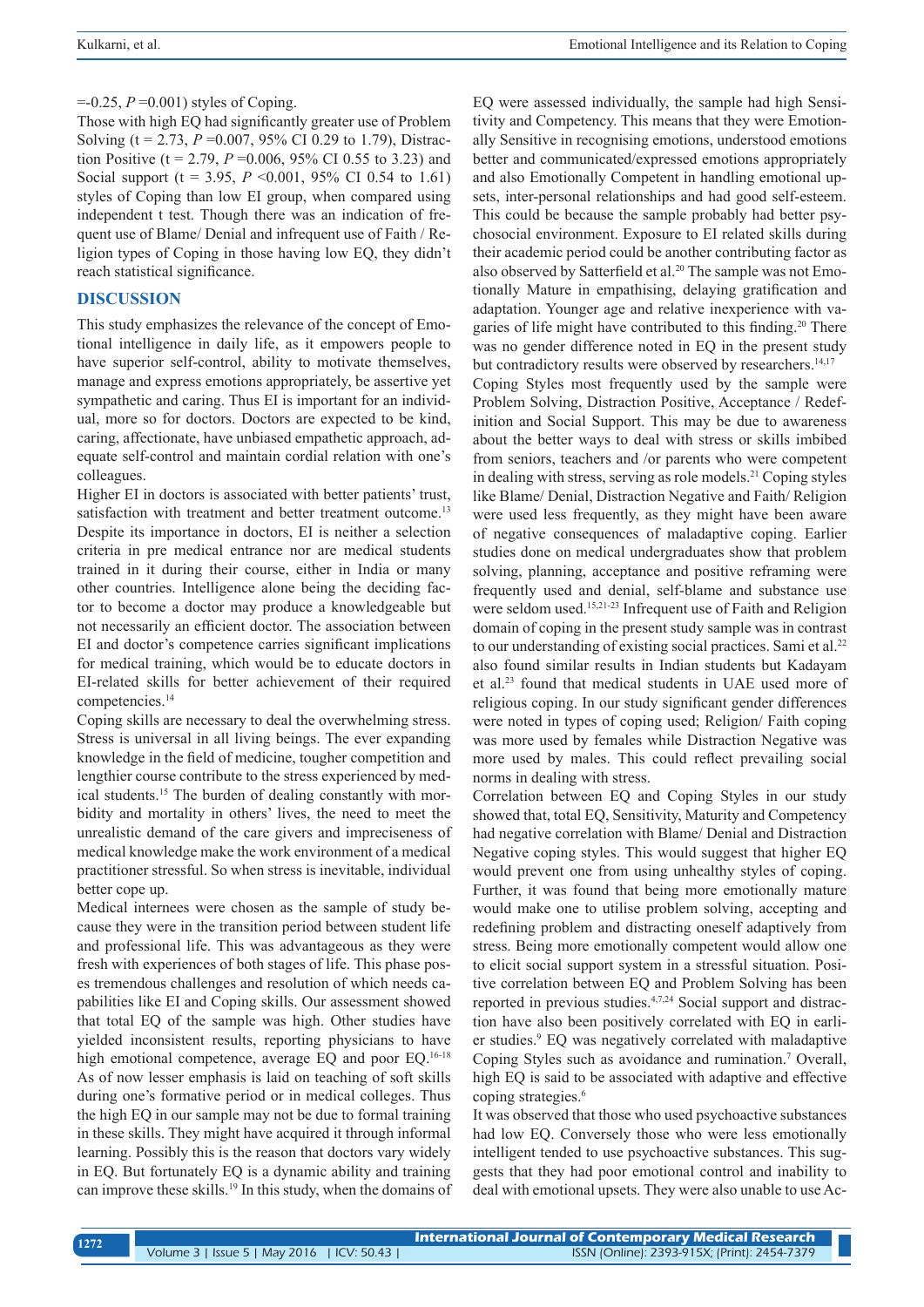ceptance/ Redefinition coping but used Distraction Negative excessively. This finding is in consonance with earlier studies that report association between low EQ and maladaptive Coping Styles.25 But not all studies support these findings. There is contradictory evidence in literature that high EQ was associated with selective maladaptive coping.<sup>9</sup>

Comparing the result of present study with existing literature is beset with certain difficulties. Confusion exists in the literature regarding definition of terms like 'healthy' and 'unhealthy' coping styles and 'adaptive' and 'maladaptive' coping styles. This is because different authors use different definition/ descriptions for these terms in their studies.<sup>22</sup> Subscales in the coping checklist used by us differ from the grouping done by the earlier researchers.<sup>9,23</sup> Some of the items in this scale have combined two types of coping styles together. Thus it is difficult to score each coping styles separately. This makes comparison of results across studies difficult.

This study has certain limitations. This was a cross sectional study, hence it is possible that the prevailing mood state and motivation to participate might have had considerable bearing on the results. Self-administered questionnaire were used in the study. The questionnaire contained questions about life situations that they might have faced in the past. Some questions needed the individual to imagine a hypothetical situation and his/her reaction to that situation. But what a person would think of doing may not be same as what he/ she actually does. Thus the protocol is subjected to reporting bias and recall bias. Sample consisted of a selected group of individuals in a single medical college. There was no control or comparative group. Future studies could address these issues.

## **CONCLUSION**

Medical internees had high EQ which was probably acquired through informal learning. They also had frequent use of healthy coping and seldom use of unhealthy coping styles. Emotionally intelligent people cope with stress in a better way because effective coping strategies are acted upon based on the attributes of a person with good EQ like good affective control, empathy, postponement of gratification. Implications of this study would be the need to formally develop EI as it can have significant impact on coping skills, which are essential for healthy living.

## **REFERENCES**

- 1. Salovey P., Mayer J. Emotional Intelligence. Imagination, Cognition and Personality. 1990;9:185–211.
- 2. Lazarus, Launier. Stress related transactions between person and environment. In Perspectives in international psychology (ed. Pervin L.A., Lewis M.): 287-327. New York: Plenum.1978.
- 3. Bar-On R. Emotional intelligence: an integral part of positive psychology. South African Journal of Psychology. 2010;40:54-62.
- 4. Brink E. The Relationship between Occupational Stress, Emotional Intelligence and Coping Strategies in Air controllers. Dissertation work. Stellenbosch University. March 2009.
- 5. Bar-On R. Emotional Quotient Inventory (EQ-i): Mul-

ti-Health Systems. Technical Manual. Toronto, Canada: Multi-health Systems Inc. 1997.

- 6. Campbell A., Ntobedzi A. Emotional Intelligence, Coping and Psychological Distress: A Partial Least Squares Approach to Developing a predictive Model. Electronic Journal of Applied Psychology. 2007;3:39-54.
- 7. Shah M. and Thingujam N.S. Perceived Emotional Intelligence and Ways of Coping among Students. Journal of the Indian Academy of Applied Psychology. 2008; 34:83-91.
- 8. Garg P., Rastogi R. Emotional Intelligence and Stress Resiliency: A Relationship Study. International Journal of Educational Administration. 2009;1:1-16.
- 9. Kim H.J., Agrusa J., Emotional Intelligence and Coping Styles among Hospitality Industry Employees. International CHRIE Conference-Refereed Track. http://scholarworks.umass.edu/refereed/CHRIE\_2010/Saturday/8
- 10. Singh D. Emotional Intelligence at Work A Professional Guide. Third edition, New Delhi: Response Books, 2006.
- 11. Rao K., Subbakrishna D.K., Prabhu G.G. Development of a coping checklist - A preliminary report. Indian Journal of Psychiatry. 1989;31:128-133.
- 12. Carver C.S., Scheier M.F., Weintraub J.K. Assessing Coping Strategies: A Theoretically Based Approach, Journal of Personality and Social Psychology. 1989;56: 267-283.
- 13. Weng HC. Does the physician's emotional intelligence matter? Impacts of the physician's emotional intelligence on trust, patient–physician relationship, and satisfaction. Health Care and Management Review 2008; 33:280–288.
- 14. Arora S., Ashrafian H., Davis R., Athanasiou T., Darzi A., Sevdalis N. Emotional intelligence in medicine: a systematic review through the context of the ACGME competencies. Medical Education. 2010;44:749–764.
- 15. Sreeramareddy C.T., Shankar P.R., Binu V.S., Mukhopadhyay C., Ray B., Menezes R.G. Psychological morbidity, sources of stress and coping strategies among undergraduate medical students of Nepal. BioMedCentral Medical Education. 2007;7:26.
- 16. Deegan M.J. Emotional intelligence competencies in physician leaders: an exploratory study*.* http://digitalcase.case.edu:9000/fedora/get/ksl:weaedm139/weaedm139.pdf
- 17. Todres M., Tsimtsiou Z., Stephenson A., Jones R. The emotional intelligence of medical students: An exploratory cross-sectional study Web Paper. 2010;32:e42–e48.
- 18. Faye A., Kalra G., Swamy R., Shukla A., Subramanyam A., Kamath R. Study of emotional intelligence and empathy in medical postgraduates. Indian journal of Psychiatry. 2011;53:40-44.
- 19. Yadav P., Iqbal N., Impact of Life Skill Training on Self-esteem, Adjustment and Empathy among Adolescents. Journal of the Indian Academy of Applied Psychology. 2009;35:61-70.
- 20. Satterfield J., Swenson S., Rabow M. Emotional intelligence in internal medicine residents- implications for clinical performance and burnout. Annals of Behavioural science and medical education. 2009;14:65-68.
- 21. Stern M., Norman S., Komm C., Medical students' differential use of coping strategies as a function of stressor type, year of training and gender. Behavioural Medicine. 1993;18:173-80.